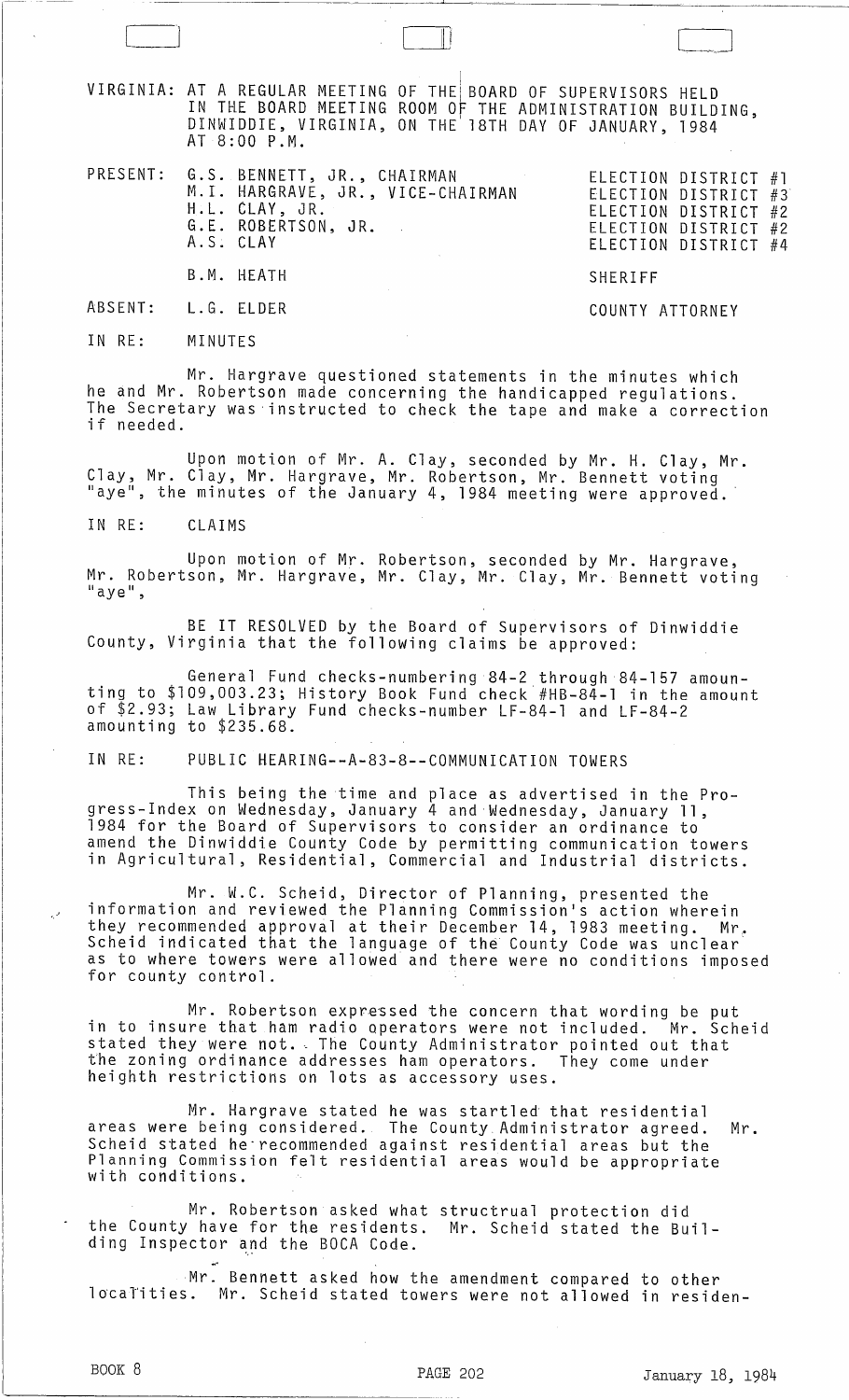tial areas. Mr. Robertson stated he felt residential areas should be left out.

No one spoke in favor or in opposition to the amendment. Mr. Calvin Milton stated he agreed with Mr. Hargrave and he felt Mr. Scheid had the same concern so it should be addressed. Mr. H. Clay indicated he felt a tower would be undesireable in a high density neighborhood.

Upon motion of Mr. Hargrave, seconded by Mr. Robertson, Mr. Hargrave, Mr. Robertson, Mr. Clay, Mr. Clay, Mr. Bennett voting<br>"aye",

BE IT ORDAINED by the Board of Supervisors, Dinwiddie County, Virginia, that the Dinwiddie County Zoning Ordinance be amended by adding communication towers and/or stations to the following districts:

Section 17-11

(24) Communication tower with station with conditional use permit.

Section 17-18

(43) Communication tower with station with conditional use permit

Section 17-26

a la manga

(15) Communication tower with station with conditional use permit. Section 17-63

(33) Communication tower with station with conditional use permit. Section 17-69

(23) Communication tower with station with conditional use permit. Section 17-77

(26) Communication tower with station with conditional use permit.

In all other respects said zoning ordinance is hereby reordained.

IN RE: PUBLIC HEARING--A-84-l--DEFINITION OF SALVAGE YARD

This being the time and place as advertised in the Progress-Index on Wednesday, January 4 and Wednesday, January 11, 1984 for the Board of Supervisors to conduct a public hearing to consider for adoption an ordinance to amend the Dinwiddie County Code by adding the definition of vehicle salvage yard to Section 17-1.

Mr. W.C. Scheid, Director of Planning, presented the information and reviewed the Planning Commission action wherein they recommended approval at their January 11, 1984 meeting.

Mr. George Hobbs spoke concerning the definition. He is interested in opening a salvage operation and he was concerned about cutting back on the size.

Mr. Hargrave stated that he really didn't know why a minimum number of cars was given. Mr. Scheid stated they were trying to address the larger operations.

Mr. Clay questioned the maximum of 500 cars. Mr. Scheid stated a salvage yard would be temporary storage and they were trying to steer away from an auto graveyard.

Mr. Bennett asked how screening was defined. Mr. Scheid stated it could be a fence, vegetation or combination so the travelling public would not have a direct view of it. Mr. Bennett

يدافعونا سابل

 $\sim$   $\sim$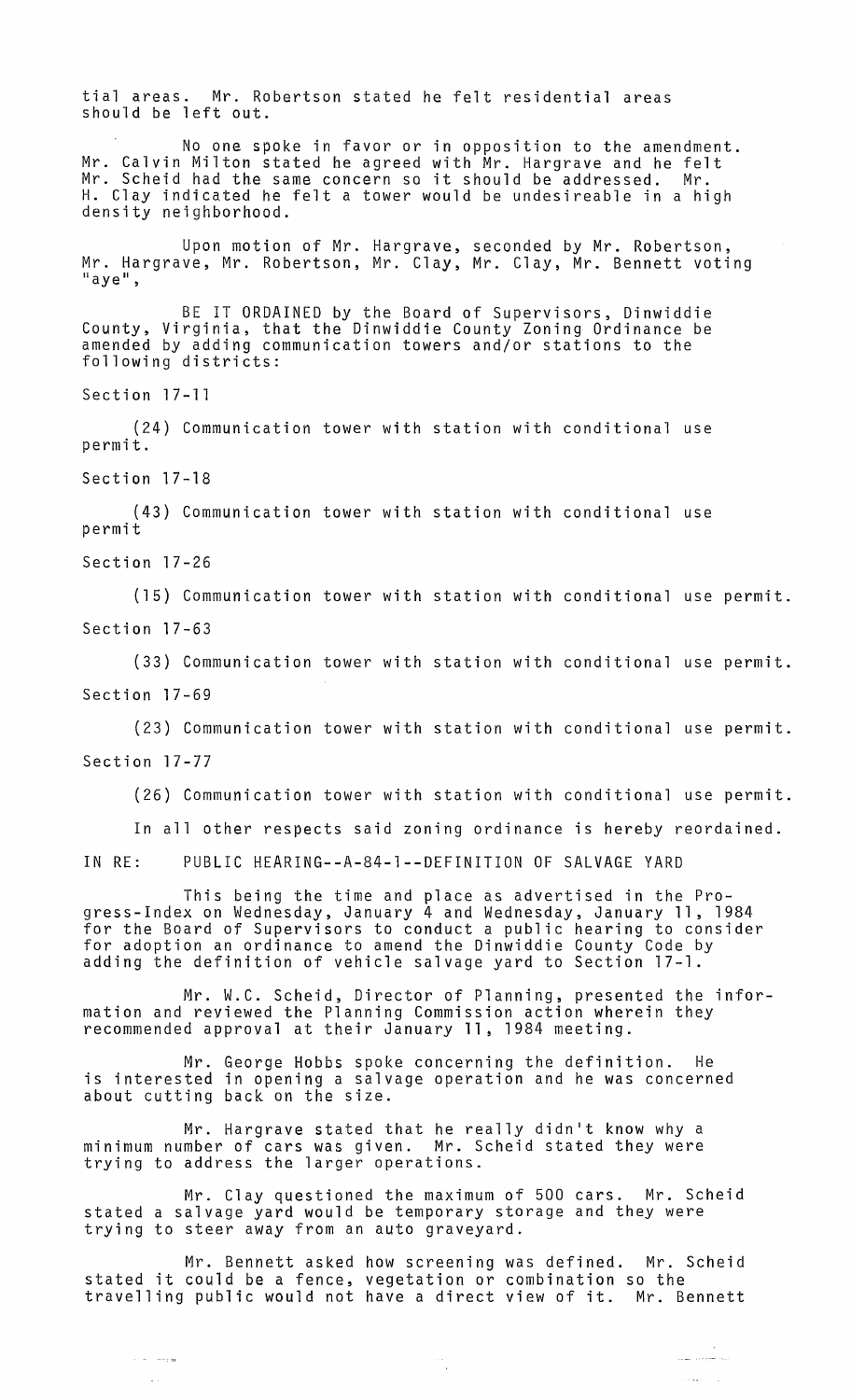asked what Mr. Hobbs planned to have. Mr. Hobbs stated his screen would be a fence.

Mr. Hargrave suggested that a condition be to require avenues through the stored cars to be used as fire lanes.

No one appeared in support or opposition.

[ [ III

Upon motion of Mr. Hargrave, seconded by Mr. H. Clay, Mr. Hargrave, Mr. Clay, Mr. Clay, Mr. Robertson, Mr. Bennett voting "aye",

BE IT ORDAINED by the Board of Supervisors of Dinwiddie County, Virginia, that the County Zoning Ordinance be amended by adding the following definition to Section 17-1:

Vehicle Salvage Yard. Any lot or place encompassing a minimum of five (5) acres which is exposed to the weather upon which more than fifty (50) but less than five hundred (500) motor vehicles of any kind, incapable of being operated, may be temporarily stored while awaiting dismantling.

In all other respects, said ordinance is hereby reordained.

IN RE: PUBLIC HEARING--A-83-9--VEHICLE SALVAGE YARDS

This being the time and place as advertised in the Progress-Index on Wednesday, January 4, and Wednesday, January 11, 1984 for the Board of Supervisors to conduct a public hearing\_ to consider for adoption an ordinance to amend the Dinwiddie County Code by permitting a vehicle salvage yard in an Agricultural<br>general A-2 district.

Mr. W.C. Scheid, Director of Planning, reviewed the information and the Planning Commission action, wherein they recommended approval at their December 14, 1983 meeting. Mr. Scheid indicated the only zoning where salvage yards are allowed now is M-2, and he felt there are a number of Agricultural areas that would be appropriate for this type of operation.

Mr. Calvin Milton stated as he understood it, the salvage yard would be allowed in an Agricultural area that is next to a subdivision and that concerns him. Mr. Scheid stated that he was correct but a conditional use permit would be required.

Mr. H. Clay indicated the permit would not always have to be granted. The County Administrator added that if the applicant met all the conditions, it would be difficult to deny the permit. A prime example would be Dabney Estates, which is zoned agricultural. Mr. Scheid stated there, it would be prohibited due to deed restrictions, which is not controlled by the County.

Mr. Hargrave reminded them of the vast list of uses already allowed in A-2. Mr. Bennett added they couldn't disregard a salvage yard just because it joins residential property. The citizens would have to trust the Board at that time to act in good faith.

Upon motion of Mr. Hargrave, seconded by Mr. A. Clay, Mr. Hargrave, Mr. Clay, Mr. Clay, Mr. Robertson, Mr. Bennett voting<br>"aye",

BE IT ORDAINED by the Board of Supervisors of Dinwiddie County, Virginia that the County Zoning Ordinance be amended by adding the following to Section 17-18. .

(44) Vehicle Salvage Yard, screened, with conditional use permit.

In all other respects, said ordinance is hereby reordained.

BOOK 8 **PAGE 203** PAGE 203 January 18, 1984

 $\subset$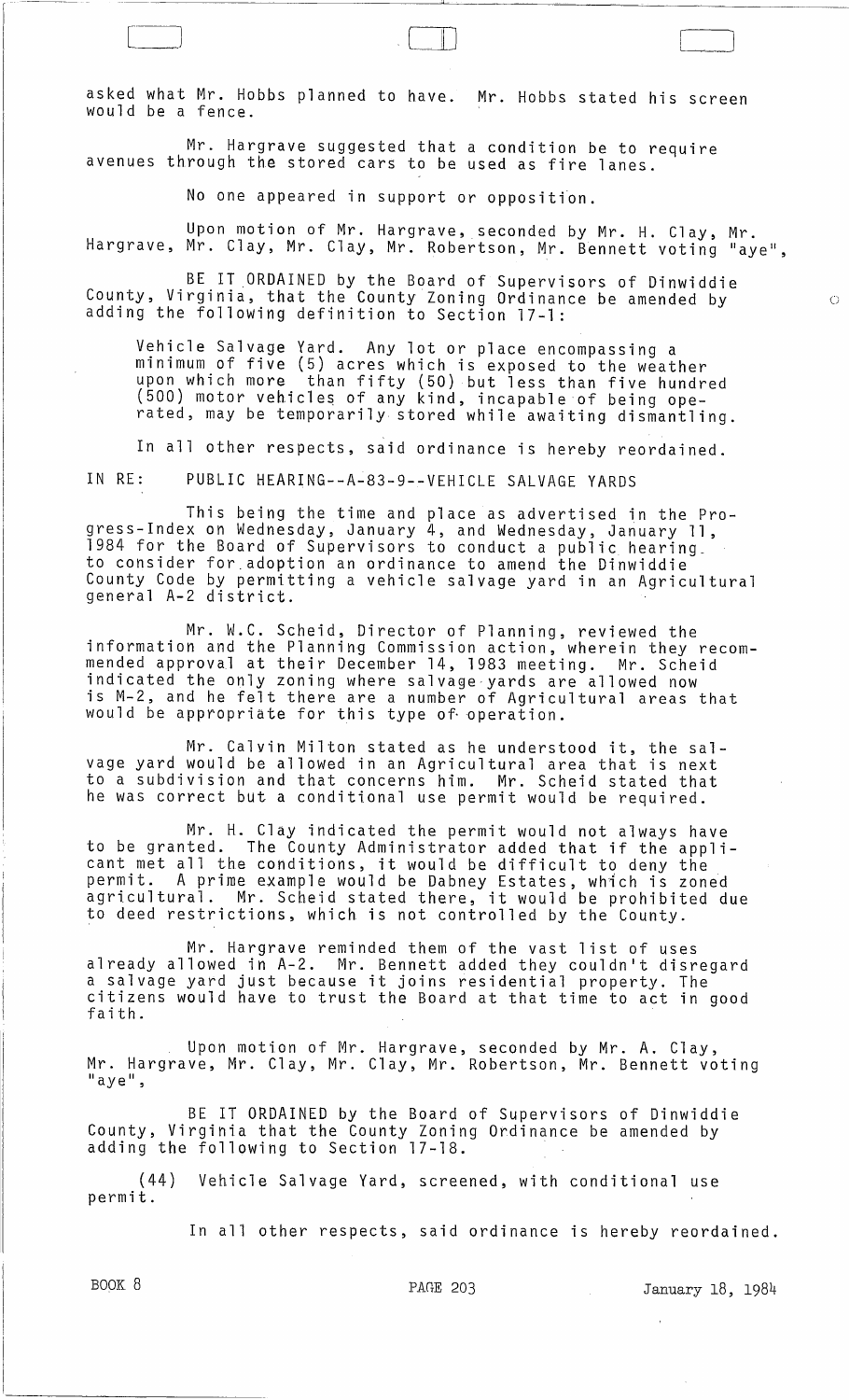IN RE: PUBLIC HEARING--A-84-2--DEFINITION OF COMMUNICATION STATION

This being the time and place as advertised in the Progress-Index on Wednesday, January 4, and Wednesday, January 11, 1984 for the Board of Supervisors to conduct a public hearing to consider for adoption an ordinance to amend the Dinwiddie Code by adding the definition of communication station to Section 17-1.

Mr. W.C. Scheid, Director of Planning, presented the information and reviewed the Planning Commission action wherein they recommended approval at their January 11, 1984 meeting.

No one appeared in support or opposition to this amendment.

Upon motion of Mr. Robertson, seconded by Mr. Hargrave, Mr. Robertson, Mr. Hargrave, Mr. Clay, Mr. Clay, Mr. Bennett voting<br>"aye",

BE IT ORDAINED by the Board of Supervisors of Dinwiddie County, Virginia that the County Zoning Ordinance be amended by adding the following definition to Section 17-1:

Communication Station. A building or structure used to house equipment and/or employees associated with the operation of a communications tower.

In all other respects said ordinance is hereby reordained.

IN RE: GRAVEYARD PERMIT--RESIDENTIAL AREAS

Mr. Hargrave stated that it has been brought to his attention that a graveyard permit was issued in a residential area where an abandoned car lot was located. He understood that State law requires issuance of this permit by an officer of the County but it may be in conflict with the county ordinances.

He asked the County Administrator to investigate this and if needed, they could discuss it with their legislators when they meet.

IN RE: APPOINTMENTS--TRANSPORTATION SAFETY COMMISSION

Upon motion of Mr. H. Clay, seconded by Mr. Hargrave, Mr. Clay, Mr. Hargrave, Mr. Clay, Mr. Robertson, Mr. Bennett voting "aye", the following individuals were appointed to the Transportation Safety Commission, terms expiring December 31, 1984: A.S. Clay, T.E. Gibbs, Robert Bowden, Ben Hawkins, Barbara Wilson, Gilbert Wood and James McKenzie.

IN RE: REAPPOINTMENT--PETERSBURG-DINWIDDIE COUNTY AIRPORT AND INDUSTRIAL AUTHORITY

Upon motion of Mr. Robertson, seconded by Mr. Hargrave, Mr. Robertson, Mr. Hargrave, Mr. Clay, Mr. Clay, Mr. Bennett voting "aye", Mr. Neal Barnes was reappointed to the Petersburg-Dinwiddie County Airport and Industrial Authority, term expiring January 31, 1987 .

## IN RE: RECREATION FUND

أأتقرأ أأتبدأ

Mr. W.H. Maitland appeared before the Board to discuss additional funding for the recreation budget. He indicated that the youth basketball program needs funds to pay the janitors at the schools they use. They have gone to the School Board and they indicated the recreation funds have been depleted.

 $\frac{1}{\sqrt{2}}$  .

 $\sim$  100  $\mu_{\rm B}$ 

Mr. Hargrave asked if the janitorial service could be accomplished any other way. Mr. Maitland stated it was hard to ask a volunteer to stay all day. Also the janitor is needed if there is a problem with the building.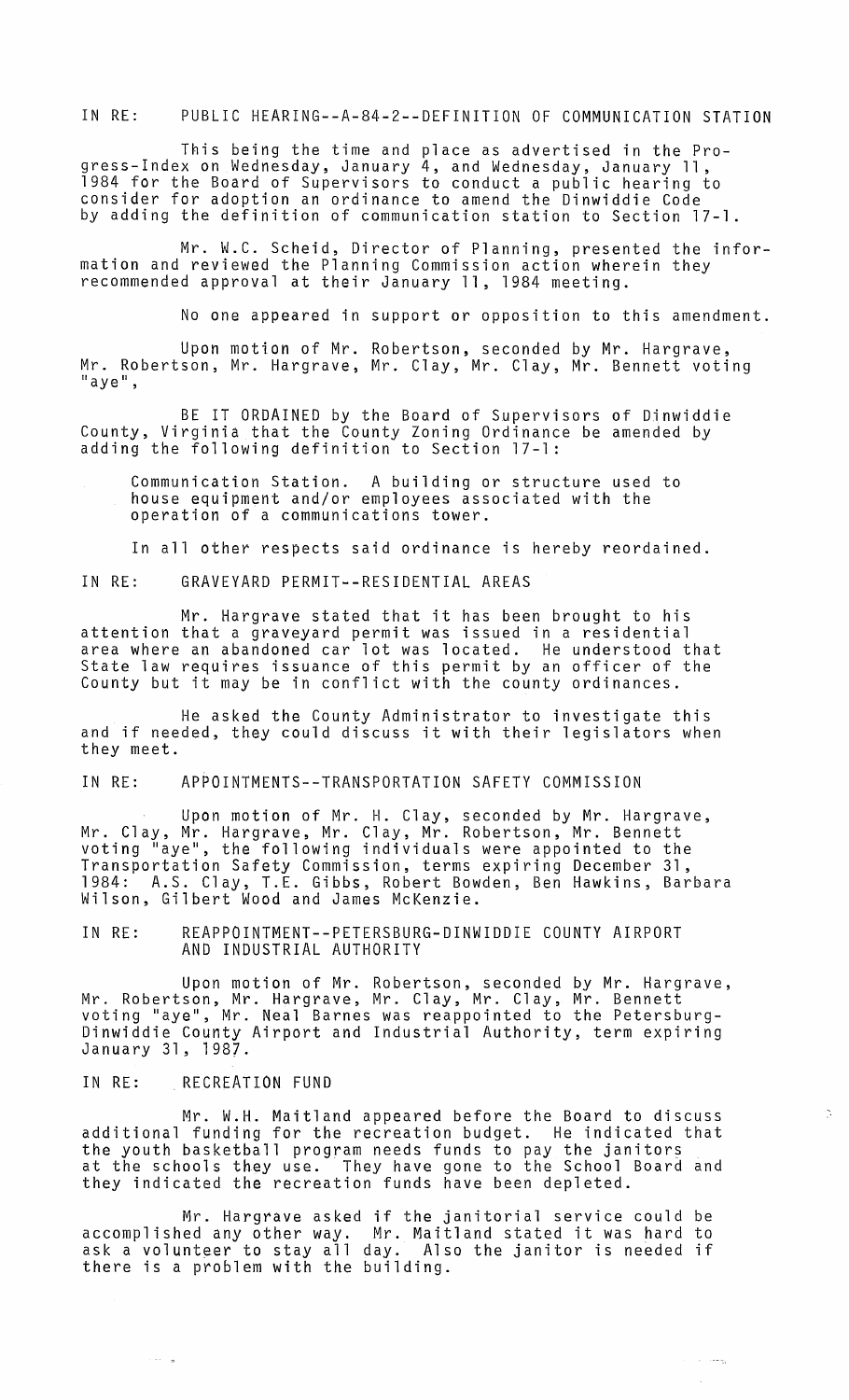Mr. Frank Freudig indicated the person who volunteers to open the building and stay with the program usually winds up being responsible for everything and it is hard to find a volunteer. He added that the youth programs have always paid for themselves and they were not really asking for direct assistance, just payment of the janitors out of the recreation fund.

 $\Box$ 

Mr. Maitland stated that they were asking for more money in the recreation budget and he realized the budget does not start until July 1, 1984. He was not asking for a supplement for this year.

Mr. Hargrave stated he appreciated the advance warning of their needs. He asked that the Board be provided with information on how the present recreation budget, \$12,500, has been distributed to consider at budget time. Mr: Bennett also expressed his appre- ciation to Mr. Maitland for making the Board aware of their needs and for his service to the youth in the County. He stated the request would be considered at budget time.

Mr. Robert Bowden indicated that they needed money in the recreation budget to complete this year. Mr. Maitland stated he felt the Board could help them more in the future. Mr. Bennett advised Mr. Bowden to put together information on what was needed for the Board to review. Mr. Maitland added that he felt they could handle the program expenses for now.

IN RE: SHERIFF--AUTHORIZATION TO PURCHASE BAR LIGHTS

Sheriff B.M. Heath presented three bids for bar lights as follows:

> Hub Uniform Co. - \$545 Southern Police - \$460 Tidewater Police Supplies - \$395

He stated three bar lights would cost \$1185 shipped.

Upon motion of Mr. Robertson, seconded by Mr. H. Clay, Mr. Robertson, Mr. Clay, Mr. Clay, Mr. Hargrave, Mr. Bennett voting "aye", Sheriff Heath was authorized to purchase three police car bar lights from the low bidder at \$395 each.

IN RE: SHERIFF--AUTHORIZATION TO PURCHASE CAMERAS

Sheriff B.M. Heath advised the Board that his department is running three shifts to provide 24-hour coverage and there are not enough cameras available for all the men. He stated they have four and would like six more. He stated he had checked on prices and found the best deal at Old Dominion Camera Shop where he could purchase six cameras at \$286 each.

Mr. Hargrave suggested that he check the prices at the Best Store before making a purchase and the other Board members agreed.

Upon motion of Mr. A. Clay, seconded by Mr. H.C1ay,. Mr. Clay, Mr. Clay, Mr. Hargrave, Mr. Robertson, Mr. Bennett voting "aye", Sheriff Heath was authorized to purchase six (6) cameras.

IN RE: PETERSBURG JAYCEES ANNUAL PIG-NIC--APPROVAL OF PERMIT FOR 1984

The County Administrator presented an application for a Special Entertainment Permit for the Petersburg Jaycees Annual Pig-Nic to be held May.2, 1984 at the Petersburg Airport. Attendance of 3500 is expected. He.recommended approval.

Upon motion of Mr. H. Clay, seconded by Mr. A. Clay, Mr. Clay, Mr. Clay, Mr. Robertson, Mr. Hargrave, Mr. Bennett

BOOK 8 **PAGE 204** PAGE 204 January 18, 1984

 $\bigg]$